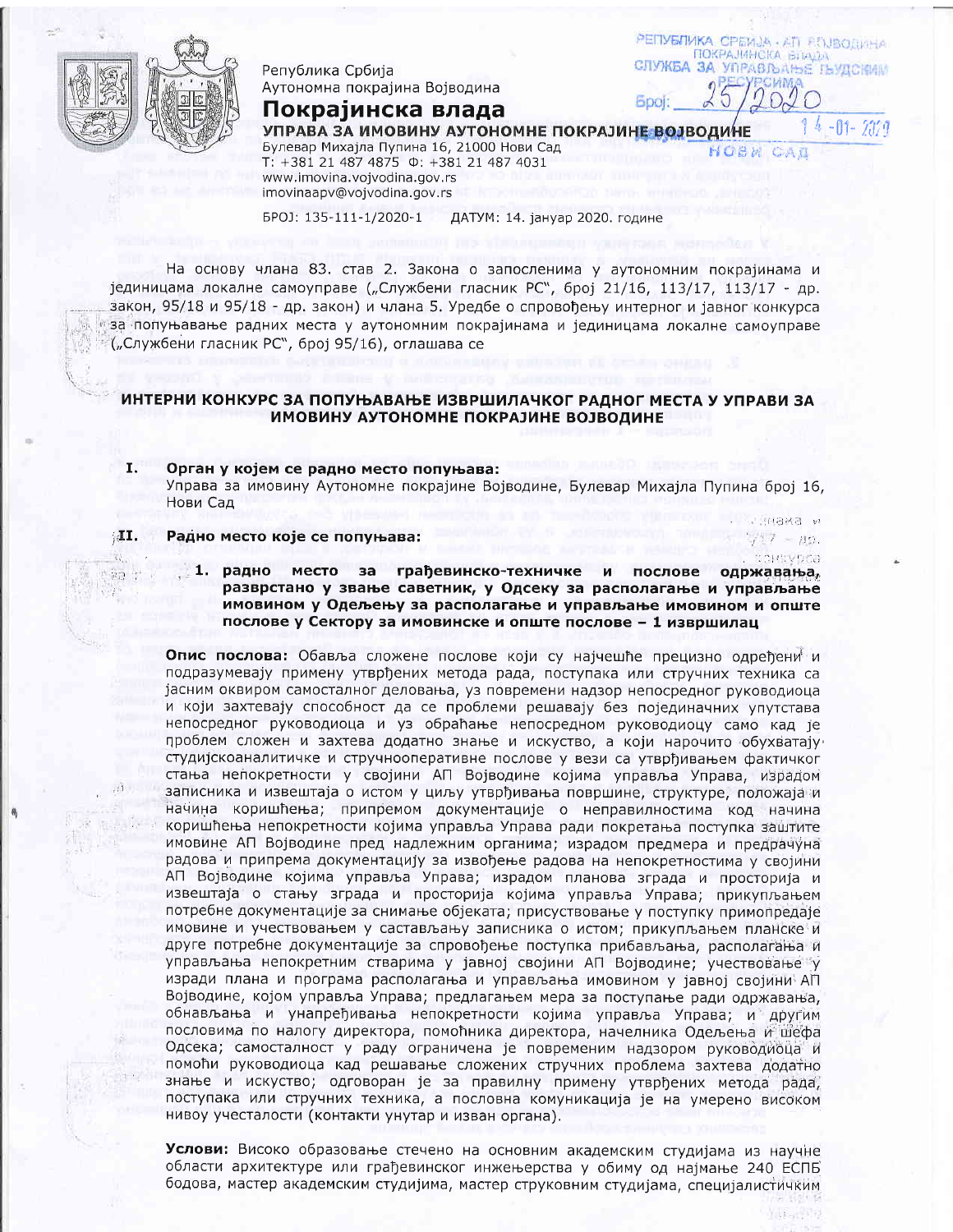академским студијама, специјалистичким струковним студијама, односно на основним студијама архитектуре или грађевинског инжењерства у трајању од најмање четири године или специјалистичким студијама на факултету, и познавање метода рада, поступака и стручних техника које се стиче радним искуством у струци од најмање три године, основни ниво оспособљености за рад на рачунару, као и вештина да се при решавању сложених стручних проблема стечена знања примене.

-33

У изборном поступку проверавају се: познавање рада на рачунару - практичним радом на рачунару, а уколико кандидат поседује ЕЦДЛ СТАРТ сертификат, у том случају не проверава се практичан рад на рачунару; стручна знања, односно познавање Закона о планирању и изградњи, Закона о јавној својини, као и организација покрајинске управе - тест (писаним путем); вештина комуникације усмено.

2. радно место за послове управљања и располагања имовином стеченом наплатом потраживања, разврстано у звање саветник, у Одсеку за располагање и управљање имовином у Одељењу за располагање и управљање имовином и опште послове у Сектору за имовинске и опште послове - 1 извршилац

Опис послова: Обавља сложене послове који су најчешће прецизно одређени и подразумевају примену утврђених метода рада, поступака или стручних техника са јасним оквиром самосталног деловања, уз повремени надзор непосредног руководиоца и који захтевају способност да се проблеми решавају без појединачних упутстава непосредног руководиоца, и уз обраћање непосредном руководиоцу само кад је проблем сложен и захтева додатно знање и искуство, а који нарочито обухватају нормативноправне, управноправне и студијскоаналитичке послове који се односе на: спровођење поступка располагања стварима у јавној својини АП Војводине стеченим наплатом потраживања; учествовање у припреми нацрта  $M$ предлога нормативноправних и других аката из делокруга Одсека, као и нацрта уговора из имовинскоправне области, а у вези са средствима стеченим наплатом потраживања; управљање покрајинском имовином у складу са актом Покрајинске владе којим се уређује управљање непокретним стварима у јавној својини АП Војводине; спровођење поступка утврђивања статуса и стања непокретних ствари; организовање, присуствовање и преузимање непокретних и покретних ствари са представницима надлежних органа, као и сачињавање записника о истом; управљање туђом имовином која је АП Војводини поверена на управљање; спровођење мера заштите покрајинске имовине; израду иницијативе за преузимање правних мера и радњи у циљу заштите имовинских права и интереса АП Војводине; припрему одговарајућих аката везано за управљање стварима у циљу одржавања, обнављања и унапређивања и извршавања законских и других обавеза у вези са тим стварима; израду плана и програма располагања и управљања имовином у јавној својини АП Војводине, којом управља Управа; учествовање у припреми извештаја и информација у вези са пословима располагања и управљања средствима стеченим наплатом потраживања, односно стварима којима управља Управа; праћење прописа и општих аката из надлежности Одсека; као и друге послове по налогу директора, помоћника директора, начелника Одељења и шефа Одсека; самосталност у раду ограничена је повременим надзором руководиоца и помоћи руководиоца кад решавање сложених стручних проблема захтева додатно знање и искуство; одговоран је за правилну примену утврђених метода рада, поступака или стручних техника, а пословна комуникација је на умерено. високом нивоу учесталости (контакти унутар и изван органа).

Услови: Високо образовање стечено на основним академским студијама права у обиму од најмање 240 ЕСПБ бодова, мастер академским студијима, мастер струковним студијама, специјалистичким академским студијама, специјалистичким струковним студијама, односно на основним студијама права у трајању од најмање четири године или специјалистичким студијама на факултету, и познавање метода рада, поступака и стручних техника које се стиче радним искуством у струци од најмање три године, основни ниво оспособљености за рад на рачунару, као и вештина да се при решавању сложених стручних проблема стечена знања примене.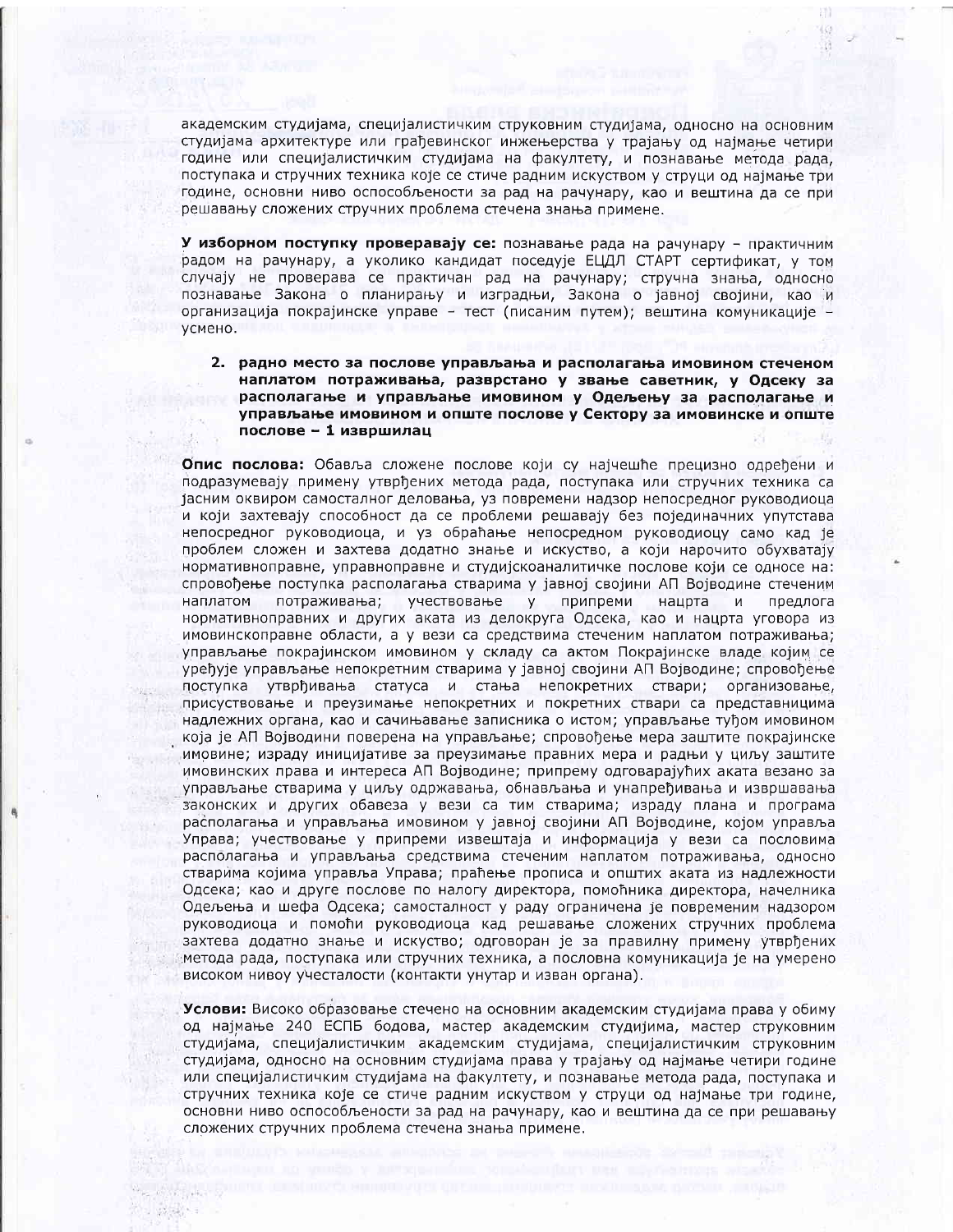3. радно место за послове управљања имовином и одржавање, разврстано у звање млађи саветник, у Одсеку за располагање и управљање имовином у Одељењу за располагање и управљање имовином и опште послове у Сектору за имовинске и опште послове - 1 извршилац

Опис послова: Обавља сложене, прецизно одређене послове који подразумевају примену утврђених метода рада, поступака или стручних техника унутар прецизно одређеног оквира деловања, уз непосредан надзор руководиоца и доношење одлука на основу постојеће праксе или општих и појединачних упутстава непосредног руководиоца, а који нарочито обухватају нормативноправне и стручнооперативне послове везане за припрему потребне документације и учествовање у изради иницијативе за предузимање правних мера и радњи у циљу заштите имовинских права и интереса АП Војводине, као и одговарајућих аката везано за управљање стварима у циљу одржавања, обнављања и унапређивања и извршавања законских и других обавеза у вези са тим стварима; припрема потребну документацију и израђује захтеве ка другим органима у поступку преузимања непокретних и покретних ствари са представницима надлежних органа, организује, присуствује и сачињава записник<sup>и</sup>в преузимању; учествује у пословима утврђивања фактичког стања непокретних ствари; изради записника и извештаја о истом у циљу утврђивања површине, структуре, положаја и начина коришћења, као и пословима управљања покрајинском имовином у складу са актом Покрајинске владе којим се уређује коришћење, одржавање и управљање непокретним стварима у јавној својини АП Војводине; ажурира и води базе података средстава стечених наплатом потраживања; прикупља податке ди документацију ради израде плана и програма располагања и управљања имовином у јавној својини АП Војводине којом управља Управа; учествује у пословима израде планова зграда и просторија и прикупља документацију потребну за израду извештаја о стању зграда и просторија којима управља Управа; чување и евиденцију поклона у покрајинској својини; као и друге послове по налогу директора, помоћника директора, начелника Одељења и шефа Одсека; самосталност у раду ограничена је редовним надзором руководиоца и његовим општим и појединачним упутствима за решавање сложенијих методолошких и процедуралних питања; одговоран је за правилну примену утврђених метода рада, поступака или стручних техника, а пословна комуникација је на средњем нивоу (контакти унутар и изван органа).

Услови: Високо образовање стечено на основним академским студијама права у обиму од најмање 240 ЕСПБ бодова, мастер академским студијима, мастер струковним студијама, специјалистичким академским студијама, специјалистичким струковним студијама, односно на основним студијама права у трајању од најмање четири године или специјалистичким студијама на факултету, завршен приправнички стаж или најмање пет година проведених у радном односу код послодавца, у смислу одредаба закона којим се уређују радноправни односи у органима аутономне покрајине, основни ниво оспособљености за рад на рачунару, и вештина да се стечена знања примене.

У изборном поступку за радно место под редним бројем 2. и 3. проверавају се: познавање рада на рачунару - практичним радом на рачунару, а уколико кандидат поседује ЕЦДЛ СТАРТ сертификат, у том случају не проверава се практичан рад на рачунару; стручна знања, односно познавање Закона о јавној својини, Закона о планирању и изградњи, Закона о извршењу и обезбеђењу, као и организација покрајинске управе - тест (писаним путем); вештина комуникације - усмено.

#### III. Место рада:

Нови Сад, Булевар Михајла Пупина број 25.

- IV. Рок за подношење пријаве на интерни конкурс је осам дана од дана када је интерни конкурс оглашен. Рок почиње да тече 15. јануара 2020. године и истиче 22. јануара 2020. године.
- V. Лице које је задужено за давање обавештења о интерном конкурсу: Јелена Радуловић, телефон: 021/487-4875.

## VI. Адреса на коју се подноси пријава за интерни конкурс:

Управа за имовину Аутономне покрајине Војводине, Булевар Михајла Пупина број 16, Нови Сад, са назнаком да се ради о пријави за интерни конкурс, и за које радно место.

 $5.3 + 3.11 + 1.$ 

 $\sim$   $\sim$   $\sim$   $\sim$   $\sim$   $\sim$